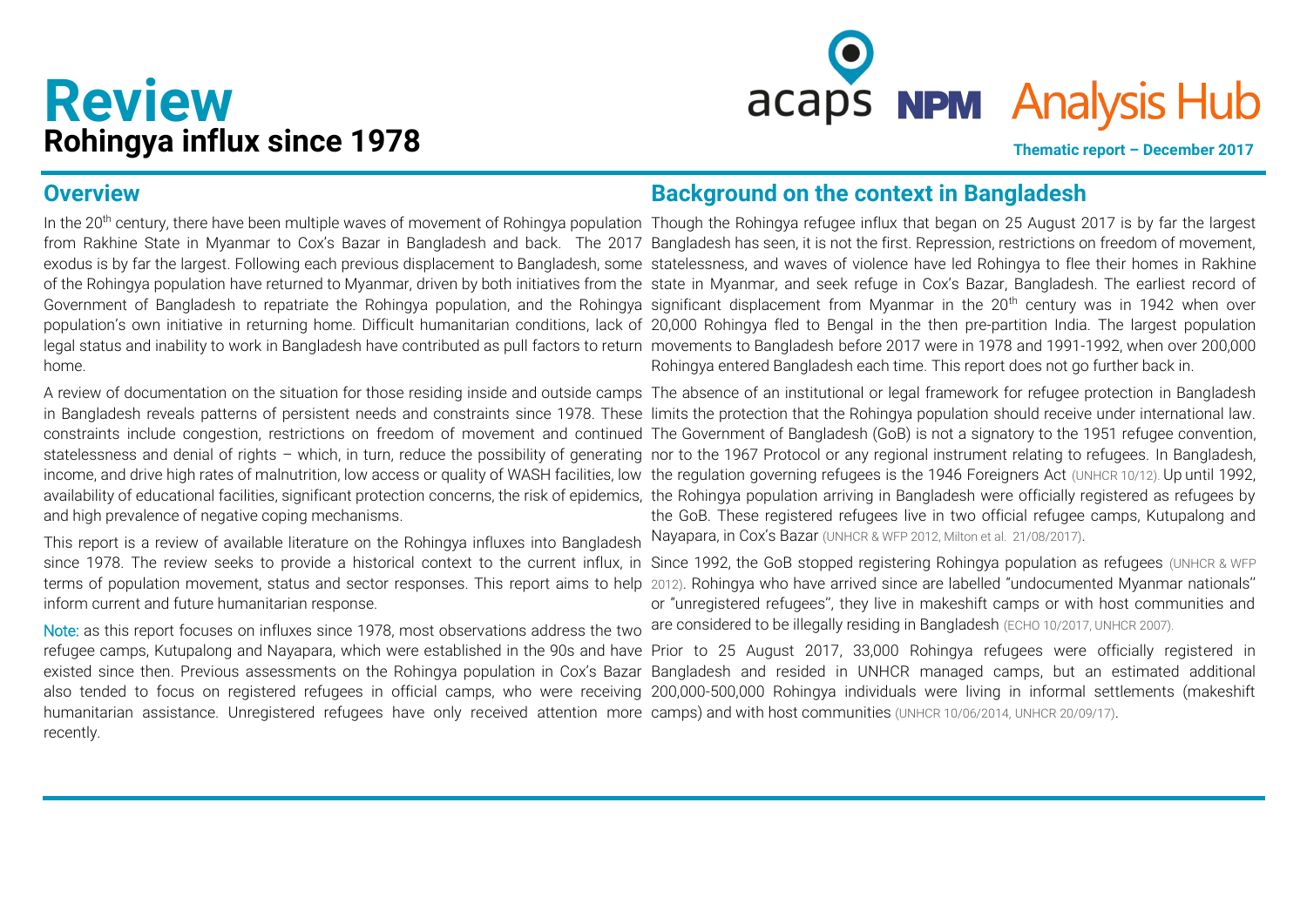# **History of Rohingya in Bangladesh**

In the 20<sup>th</sup> century, several waves of arrivals of Rohingya people to Bangladesh, and repatriation from Bangladesh to Myanmar, occurred. This report does not go further back in history. The Rohingya population has settled in refugee camps, makeshift camps and within the host communities. In 1992, two official refugee camps were built and still exist today, Kutupalong and Nayapara refugee camps. Registered refugees are generally hosted in these camps. Unregistered refugees live in makeshift settlements created around these two refugee camps throughout the years to accommodate more arrivals, and with host communities ([Reuters 04/12/2017](http://fingfx.thomsonreuters.com/gfx/rngs/MYANMAR-ROHINGYA/010051VB46G/index.html)).

Repatriation of the Rohingya population to Myanmar after their displacement has been enabled by the signing of memoranda of understanding (MoU) between the Government of Myanmar (GoM) and the GoB. UNHCR generally facilitates voluntary repatriation processes ([HRW 2000](https://www.hrw.org/reports/2000/burma/burm005-01.htm)). Returns to Myanmar outside these formalised processes have also been reported, generally driven by poor conditions in camps in Bangladesh. Upon their return to Myanmar, there have been concerns that the Rohingya population continues to face significant protection challenges and humanitarian needs ([First Post 24/11/2017](http://www.firstpost.com/world/human-rights-watch-dismisses-laughable-myanmar-bangladesh-pact-on-rohingya-repatriation-4225767.html)).

It is difficult to keep track of the exact number of registered and unregistered refugees who remained in Bangladesh year after year, due to incomplete tracking of arriving and departing flows between Bangladesh and Myanmar.



Major influxes to Bangladesh of the Rohingya population, 1942-present

This table does not show cumulative figures. Figures are estimates. Yearly arrivals under 10,000 people are not presented.

# *1942 influx*

Communal riots between Rakhine and Rohingya villagers in Rakhine state resulted in an estimated 22,000 of the Rohingya population to cross into what was then pre-partition India, Bengal [\(HRW 2000\)](https://www.hrw.org/reports/2000/burma/burm005-01.htm). These riots erupted following the advance of the Japanese army on Burma in 1942, which resulted in the evacuation of the British from Rakhine and left a power vacuum. The advance of the Japanese army also prompted the fleeing of Muslims from Burma [\(MSF 03/2002\)](https://www.google.com/url?sa=t&rct=j&q=&esrc=s&source=web&cd=1&ved=0ahUKEwju8_3upc_XAhVEo5QKHcGOBUcQFggrMAA&url=http%3A%2F%2Fwww.msf.org%2Fsites%2Fmsf.org%2Ffiles%2Fold-cms%2Fsource%2Fdownloads%2F2002%2Frohingya.doc&usg=AOvVaw0D4HSmbPHi9t5wbmyqkxoI).

# *1978 influx*

Over 200,000 people fled to Cox's Bazar between 1977 and May 1978, following reported evictions from their homes in Rakhine state by the Myanmar military. These evictions took place during efforts to register citizens and screen out foreigners for a national census. Alleged widespread human rights violations against the Rohingya population during this period led them to flee to Bangladesh [\(HRW 2000\)](https://www.hrw.org/reports/2000/burma/burm005-01.htm#P116_27103). The Rohingya population who fled to Bangladesh settled in 13 camps established with UN assistance on the border in Cox's Bazar, as well as one additional camp in Bandarban in the Chittagong Hill Tracts [\(HRW 2000\)](https://www.hrw.org/reports/2000/burma/burm005-01.htm#P116_27103).

Negotiations between the GoB and the then junta government of Myanmar led to the start of a repatriation program in July 1978, only a few months after the arrivals. While few refugees wanted to return in the early stages of repatriation, the proportion wishing to return increased as camp conditions in Bangladesh began to decline and food rations were restricted [\(HRW 2000\).](https://www.hrw.org/reports/2000/burma/burm005-01.htm) The situation in the settlements is reported to have motivated the return of the Rohingya population: around 107,300 of the Rohingya population had returned to Myanmar by March 1979. In total, 180,000 people returned between 1978-1979 [\(MSF 03/2002\)](https://www.google.com/url?sa=t&rct=j&q=&esrc=s&source=web&cd=1&ved=0ahUKEwju8_3upc_XAhVEo5QKHcGOBUcQFggrMAA&url=http%3A%2F%2Fwww.msf.org%2Fsites%2Fmsf.org%2Ffiles%2Fold-cms%2Fsource%2Fdownloads%2F2002%2Frohingya.doc&usg=AOvVaw0D4HSmbPHi9t5wbmyqkxoI).

# *1991-92 influx*

An increase in the presence of the Myanmar military in Rakhine state in 1990 prompted the exodus of an estimated 250,000 of the Rohingya people to Bangladesh [\(MSF 03/2002,](https://www.google.com/url?sa=t&rct=j&q=&esrc=s&source=web&cd=1&ved=0ahUKEwju8_3upc_XAhVEo5QKHcGOBUcQFggrMAA&url=http%3A%2F%2Fwww.msf.org%2Fsites%2Fmsf.org%2Ffiles%2Fold-cms%2Fsource%2Fdownloads%2F2002%2Frohingya.doc&usg=AOvVaw0D4HSmbPHi9t5wbmyqkxoI)  [UNHCR 2007\)](http://www.unhcr.org/protect/PROTECTION/46fa1af32.pdf). Following political turmoil surrounding the failed democratic election of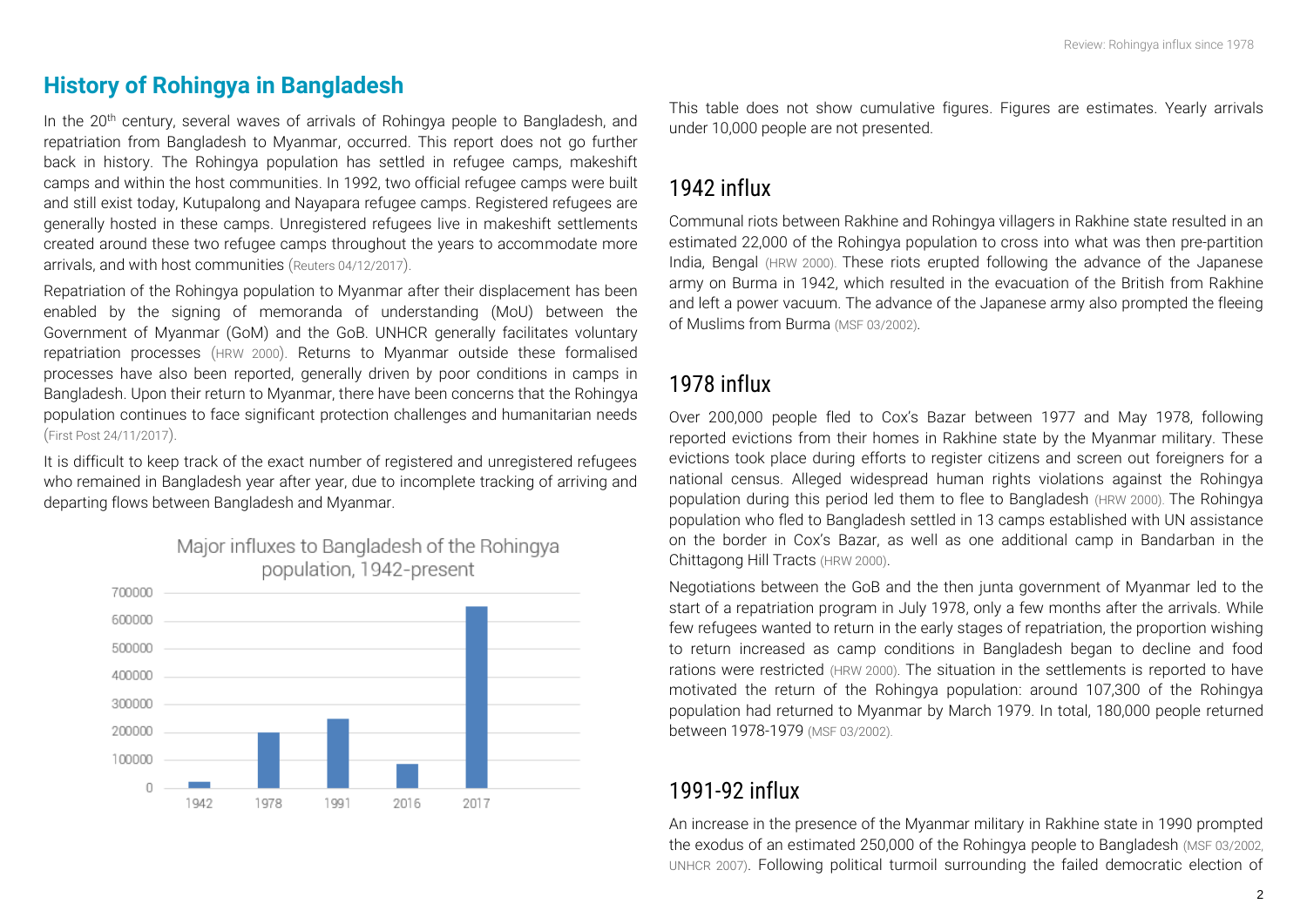1990, the GoM increased its military presence in northern Rakhine state on the grounds that Islamist insurgent groups in Rakhine state had growing military capacity. The military build-up was accompanied by reports of forced labour, forced relocation and human rights abuses toward the Rohingya population [\(MSF 03/2002\)](https://www.google.com/url?sa=t&rct=j&q=&esrc=s&source=web&cd=1&ved=0ahUKEwju8_3upc_XAhVEo5QKHcGOBUcQFggrMAA&url=http%3A%2F%2Fwww.msf.org%2Fsites%2Fmsf.org%2Ffiles%2Fold-cms%2Fsource%2Fdownloads%2F2002%2Frohingya.doc&usg=AOvVaw0D4HSmbPHi9t5wbmyqkxoI). 250,000 of the Rohingya population were received in 19 camps in Cox's Bazar. Restricting movement and settling people in camps limited integration with the host population and ensured that return not long-term settling, remained the aim. Repatriation began in April 1992. In May 1993, a memorandum of understanding (MoU) was signed between the GoB and UNHCR to facilitate further repatriation. Between 1993–1997 over 230,000 Rohingya returned to Myanmar [\(HRW 2000;](https://www.hrw.org/reports/2000/burma/burm005-01.htm) [UNHCR\)](http://www.unhcr.org/3d941f4c7.pdf).

#### *1997 smaller influx*

Thousands of the Rohingya population arrived in Cox's Bazar in 1997 driven by high food prices in Myanmar and intensified forced labour imposed by Burmese security forces on the Rohingya population in December 1996 and in the first half of 1997 [\(Amnesty international 09/1997\)](file:///C:/Users/CR/Downloads/asa130071997en%20(2).pdf). Most of the arrivals settled in local villages in Bangladesh rather than in camps, likely due to civil unrest and restrictions of movement to enter and leave the camps during a repatriation process that turned violent in 1997. This made counting new arrivals difficult as the Rohingya population mixed with local communities. Repatriation exercises briefly resumed in 1998, with only around 800 Rohingya repatriated from the camps between November 1998 and October 1999 [\(MSF](https://www.google.com/url?sa=t&rct=j&q=&esrc=s&source=web&cd=1&ved=0ahUKEwju8_3upc_XAhVEo5QKHcGOBUcQFggrMAA&url=http%3A%2F%2Fwww.msf.org%2Fsites%2Fmsf.org%2Ffiles%2Fold-cms%2Fsource%2Fdownloads%2F2002%2Frohingya.doc&usg=AOvVaw0D4HSmbPHi9t5wbmyqkxoI)  [03/2002,](https://www.google.com/url?sa=t&rct=j&q=&esrc=s&source=web&cd=1&ved=0ahUKEwju8_3upc_XAhVEo5QKHcGOBUcQFggrMAA&url=http%3A%2F%2Fwww.msf.org%2Fsites%2Fmsf.org%2Ffiles%2Fold-cms%2Fsource%2Fdownloads%2F2002%2Frohingya.doc&usg=AOvVaw0D4HSmbPHi9t5wbmyqkxoI) [HRW 29/05/2000\)](https://www.hrw.org/report/2000/05/01/burmese-refugees-bangladesh/still-no-durable-solution).

#### *2016 onwards*

In October 2016, a resurgence in insurgent activity along the border and consequent military operations resulted in over 87,000 of the Rohingya people crossing into Bangladesh. Most of the new arrivals settled in Ukhia upazila, forming the new Balukhali makeshift settlement. Attacks by insurgents on police posts in Myanmar in August 2017 prompted a security crackdown by the GoM. Violence resulted in mass movements across the border from August 25, 2017. Between 25 August and early December, over 600,000 of the Rohingya population arrived in Cox's Bazar [\(ISCG](https://www.humanitarianresponse.info/system/files/documents/files/171203_weekly_iscg_sitrep_final.doc_0.pdf)  [03/12/2017\)](https://www.humanitarianresponse.info/system/files/documents/files/171203_weekly_iscg_sitrep_final.doc_0.pdf).

The GoB and GoM reached an agreement on repatriation on 23 November 2017. The agreement is based on the earlier agreement of 1993. It states that Rohingya individuals must voluntarily wish to return and provide a proof of residency in Myanmar, that the GoM can decide to refuse to accept the repatriation of any individual, and that the repatriated will be settled in temporary camps in Rakhine state in Myanmar, with

movement restrictions, until they can be accommodated in model villages built near their former homes [\(Reuters 25/11/2017\)](https://www.reuters.com/article/us-myanmar-rohingya/bangladesh-says-agreed-with-myanmar-for-unhcr-to-assist-rohingyas-return-idUSKBN1DP05N). Only those who entered Bangladesh after October 2016 are eligible for repatriation. IOM and UNHCR have not yet been contacted on the agreement. The process is to be set in motion by 23 January, 2018 [\(Dhaka Tribune](http://www.dhakatribune.com/bangladesh/2017/11/26/rohingya-repatriation-deal-know/)  [26/11/2017\)](http://www.dhakatribune.com/bangladesh/2017/11/26/rohingya-repatriation-deal-know/).

# **Working with the Rohingya population in Bangladesh**

The section below describes and summarises observations or situational analyses from humanitarian and government responses prior to August 2017. These are a mix of historical facts and good past practices adopted by the government and humanitarian organisations to respond to the Rohingya population's needs in Bangladesh, and findings from previous assessments that may inform the response.

#### *Access*

#### **Overview**

Humanitarian operations currently benefit from unprecedented access to the Rohingya population in Cox's Bazar. However, operating in Cox's Bazar has always been challenging due to lack of registration of refugees and restrictions on humanitarian operations.

With formal government registration processes of refugees ceasing in 1992, aid delivery has been restricted to registered refugees. Access to aid has been particularly challenging for unregistered refugees living in makeshift settlements or with host communities [\(IRIN 19/11/2013\)](http://www.irinnews.org/analysis/2013/11/19/how-bangladesh-aid-restrictions-impact-rohingyas). Integration with host communities has also been limited to ensure that the return of the Rohingya population to Myanmar remains the goal [\(HRW](https://www.hrw.org/news/2012/08/22/bangladesh-assist-protect-rohingya-refugees)  [22/08/2015\)](https://www.hrw.org/news/2012/08/22/bangladesh-assist-protect-rohingya-refugees).

Further, restrictions of movement of registered refugees exiting camps have been tightened, most notably during times of unrest in and around camps [\(IRIN 12/12/2012,](http://www.irinnews.org/report/96526/bangladesh-rohingya-refugees-face-more-restrictions) [Al](http://www.aljazeera.com/news/2017/09/bangladesh-restricts-movement-rohingya-refugees-170917004640300.html)  [Jazeera 17/09/2017\)](http://www.aljazeera.com/news/2017/09/bangladesh-restricts-movement-rohingya-refugees-170917004640300.html). Aid delivery in camps and humanitarian assistance in Cox's Bazar more broadly have been temporarily halted at times as the GoB is conscious of creating pull-factors through improving living conditions in camps [\(HRW 22/08/2012\)](https://www.hrw.org/news/2012/08/22/bangladesh-assist-protect-rohingya-refugees).

Humanitarian operations have also been interrupted by unrest in camps. In 1997, civil unrest in the two camps of Nayapara and Kutupalong emerged during a repatriation process that turned violent, and prompted refugees to seize control of the camps and to impose restrictions of movement entering and leaving the camp for over a year. Only a few select UNHCR and NGO officials were permitted to enter the two camps [\(HRW 2000\)](https://www.hrw.org/report/2000/05/01/burmese-refugees-bangladesh/still-no-durable-solution).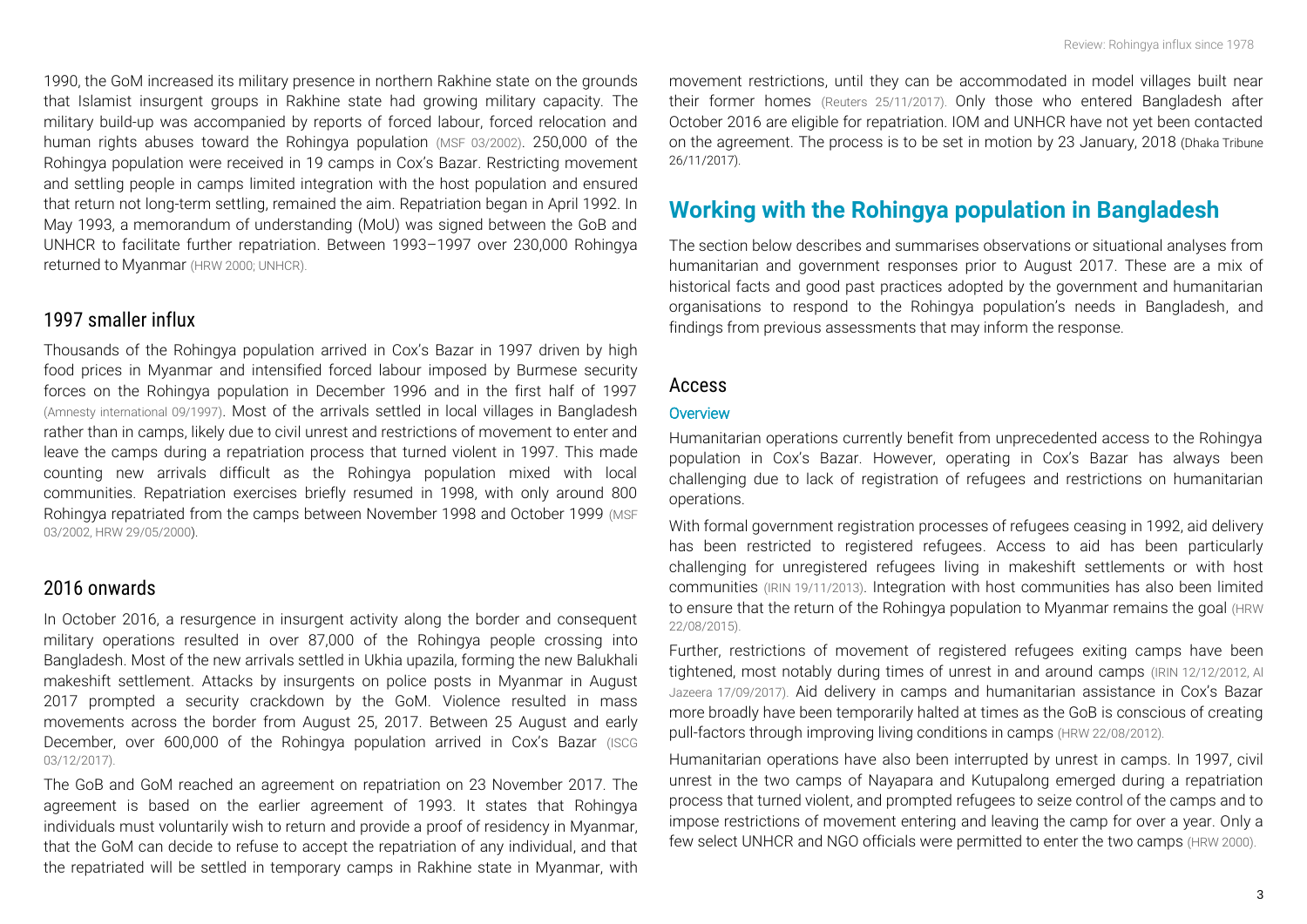These operational difficulties to provide consistent and sufficient humanitarian assistance throughout the years has perpetuated the poor living conditions of the Rohingya population in Cox's Bazar who rely heavily on aid for survival [\(IRIN 19/11/2013,](http://www.irinnews.org/analysis/2013/11/19/how-bangladesh-aid-restrictions-impact-rohingyas) [IRIN 17/12/12\)](http://www.irinnews.org/feature/2012/12/17/ngo-ban-hurting-undocumented-rohingya).

#### Women have had limited movement in camps

Women's movement in camps is restricted due to cultural and religious imperatives [\(UNHCR 14/01/2010, MSF 03/2002\).](http://www.unhcr.org/news/makingdifference/2010/1/4b4f23f69/bangladesh-solar-power-determination-bring-information-age-remote-refugees.html) Their movement within the camp has been limited by the upholding of *purdah*, or the practice of keeping women separate from and preventing contact or communication with men they are not related to. Women must be accompanied by a male family member to move beyond specific boundaries near their home or to engage in certain activities. Further to this, women reported that even if they could uphold purdah, they would not move much in the camps as they fear getting lost and leaving their children alone [\(OXFAM 22/11/17\)](https://reliefweb.int/sites/reliefweb.int/files/resources/oxfam_rapid_assessment_report_cb_nov_2017_.pdf). As a result of limited movements, women are less likely to report their needs and to access humanitarian assistance.

#### *Food security*

#### **Overview**

Registered refugees have been highly reliant on food aid. Food shortages have been a recurrent issue in camps and have been exacerbated by limited humanitarian operations as well as food being used as a tool to further repatriation. Following the 1978 influx, humanitarian assistance in camps was provided in the form of food distributions, health and nutritional facilities, tube-wells and latrines. Food distributions were estimated to be 1,910 kcals, and included rice, wheat flour, fish protein concentrate, vegetable oil, sugar, salt, and tea. Children below 12 years old received half rations.

Despite this, around 10,000-12,000 Rohingya died in the settlements between July 1978–March 1979 [\(MSF 03/2002\)](https://www.google.com/url?sa=t&rct=j&q=&esrc=s&source=web&cd=1&ved=0ahUKEwju8_3upc_XAhVEo5QKHcGOBUcQFggrMAA&url=http%3A%2F%2Fwww.msf.org%2Fsites%2Fmsf.org%2Ffiles%2Fold-cms%2Fsource%2Fdownloads%2F2002%2Frohingya.doc&usg=AOvVaw0D4HSmbPHi9t5wbmyqkxoI). Manipulation of food distributions is reported to have been a major contributor to the fatality rate. Food supplies were sometimes cut, and rations were in reality less nutritious than calculated. For vulnerable groups however, who may have also had more difficulty obtaining food on the ground, these rates were not sufficient [\(Lindquist 06/1979\).](http://www.ibiblio.org/obl/docs/LINDQUIST_REPORT.htm)

In addition to low food rations since 1992, there have been reports of illicit practices in aid distribution and lack of formal complaint mechanisms [\(UNHCR & WFP 2012\)](http://www.unhcr.org/510fcefb9.pdf). However, changes in food distribution practices in early 2000s, such as replacing locally hired workers with refugees to dispense food rations, have contributed to fairer food rations.

Coping strategies of trading food rations have nevertheless contributed to chronic food shortages and driven high food insecurity and nutrition rates in camps [\(MSF 03/2002\)](https://www.google.com/url?sa=t&rct=j&q=&esrc=s&source=web&cd=1&ved=0ahUKEwju8_3upc_XAhVEo5QKHcGOBUcQFggrMAA&url=http%3A%2F%2Fwww.msf.org%2Fsites%2Fmsf.org%2Ffiles%2Fold-cms%2Fsource%2Fdownloads%2F2002%2Frohingya.doc&usg=AOvVaw0D4HSmbPHi9t5wbmyqkxoI).

In addition to food needs amongst the Rohingya population, food security has been an issue for host communities. Food needs of host communities are high. As of late 2015, 27% of people faced Crisis (IPC Phase 3), and 7% faced Emergency (IPC Phase 4) food security outcomes [\(IPC 12/2015\)](http://www.ipcinfo.org/ipcinfo-detail-forms/ipcinfo-news-detail/en/c/422500/). Food needs of host communities have tended to be overlooked to focus on the Rohingya population's immediate food needs [\(UNHCR & WFP](http://www.unhcr.org/510fcefb9.pdf)  [2012\)](http://www.unhcr.org/510fcefb9.pdf).

#### Food coping mechanisms have led to cycle of chronic food shortages

People dependent on food assistance frequently resort to coping strategies including selling, borrowing, and trading food distributions, but these strategies perpetuate food insecurity. In the face of restricted livelihood opportunities, the Rohingya population has used these coping mechanisms to obtain money to meet other needs. An estimated 80–90% of the camp population relies on some form of borrowing or informal assistance. To pay off debts, Rohingya must again sell or trade food rations. All these coping mechanisms coupled with a lack of access to income generating opportunities lock Rohingya further into a cycle of chronic food shortage, contribution to high levels of malnutrition [\(MSF 03/2002;](https://www.google.com/url?sa=t&rct=j&q=&esrc=s&source=web&cd=1&ved=0ahUKEwju8_3upc_XAhVEo5QKHcGOBUcQFggrMAA&url=http%3A%2F%2Fwww.msf.org%2Fsites%2Fmsf.org%2Ffiles%2Fold-cms%2Fsource%2Fdownloads%2F2002%2Frohingya.doc&usg=AOvVaw0D4HSmbPHi9t5wbmyqkxoI) [OXFAM 22/11/17;](https://www.humanitarianresponse.info/en/operations/bangladesh/assessment/rapid-protection-food-security-and-market-assessment) [Social Science in Humanitarian Action 10/2017\)](https://opendocs.ids.ac.uk/opendocs/bitstream/handle/123456789/13328/Ripoll_2017_Social_and_cultural_factors_wellbeing_and_protection_of_the_Rohingya.pdf?sequence=1&isAllowed=y).

#### Food assistance has only addressed short-term needs

Food assistance has prioritised addressing short-term needs. In spite of the repatriation MoU, the protracted nature of the crisis is likely to require longer term food assistance, or a more long-term strategy that can ensure sustainable food security and livelihoods [\(UNHCR & WFP 2012\)](http://www.unhcr.org/510fcefb9.pdf).

#### E-Voucher system has enabled more food diversity

The use of biometric registration with e-voucher cards has allowed the Rohingya population to exercise more choice regarding their food diversity (WFP 02/2017). WFP has used this type of food distribution since August 2014 for all refugees in camps. Registered refugees receive a monthly e-voucher which they use to purchase a diverse range of food items (VAM 03/2017). Prior to this system, food distributions were recorded in 'family books'. In these books, refugees' details were recorded manually and this system was prone to corruption (WFP & UNHCR JAM 2016). More food diversity is likely to improve both food security and nutrition in the long term. Though people reportedly diversify their diets, it should be kept in mind that the Rohingya population continues to sell off food rations to obtain different types of food.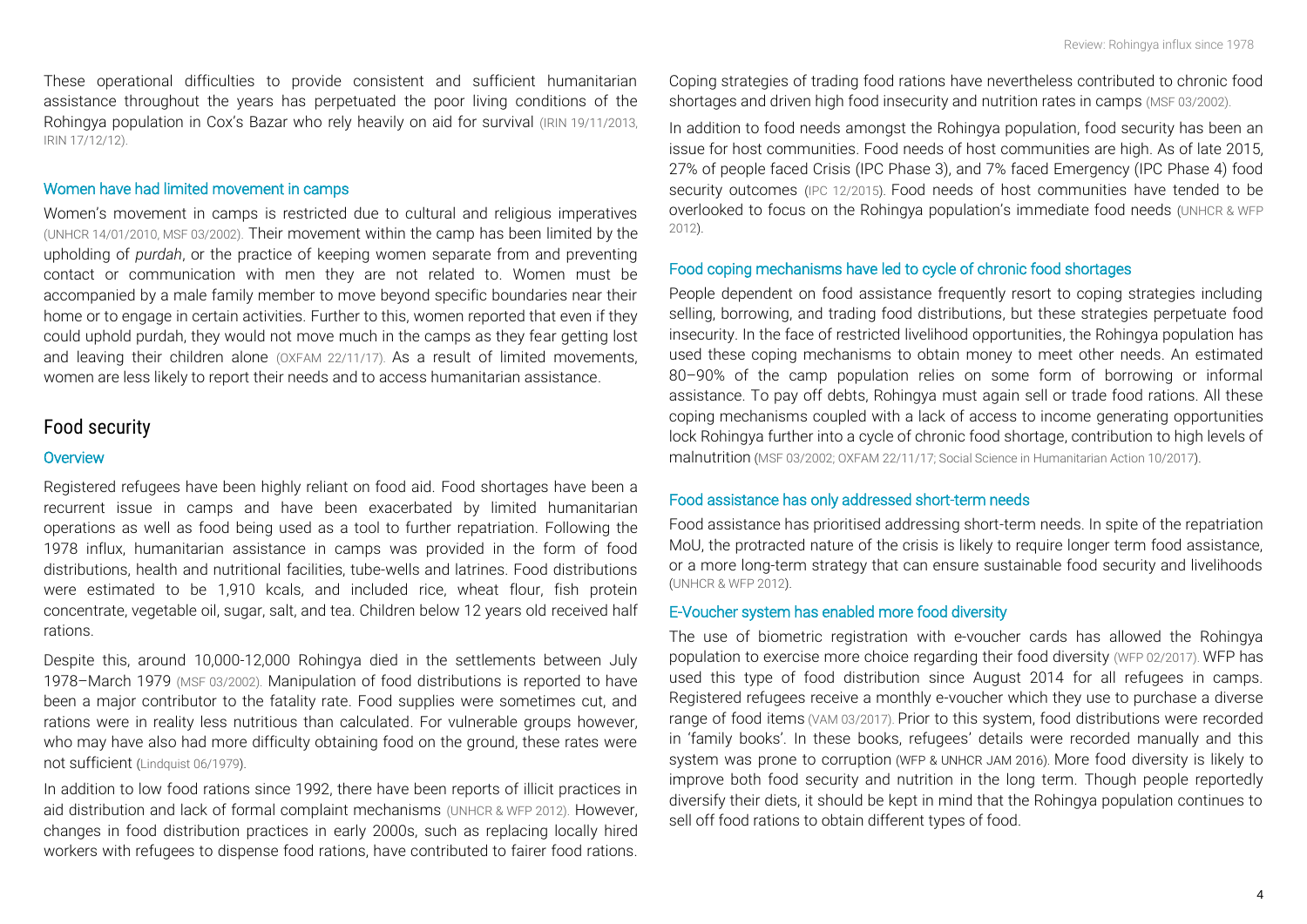## *Livelihoods*

#### **Overview**

Registered refugees living in camps have had limited livelihood opportunities due to no formal right to work and restriction of movement which limits them from seeking work outside the camps. However, in the early 2000s, engaging in income-earning activities outside camps became increasingly tolerated, though there remained severe risks of penalisation or arrest by local authorities [\(MSF 03/2002\)](https://www.google.com/url?sa=t&rct=j&q=&esrc=s&source=web&cd=1&ved=0ahUKEwju8_3upc_XAhVEo5QKHcGOBUcQFggrMAA&url=http%3A%2F%2Fwww.msf.org%2Fsites%2Fmsf.org%2Ffiles%2Fold-cms%2Fsource%2Fdownloads%2F2002%2Frohingya.doc&usg=AOvVaw0D4HSmbPHi9t5wbmyqkxoI). Unregistered refugees have been much more economically active than registered refugees, due to fact that they could not receive assistance, pushing them to engage in livelihood activities for survival. Restrictions of legal right to work and of movement has resulted in the Rohingya population resorting to cheap daily labour in riskier employments with lower workers' rights [\(UNHCR & WFP 2012\)](http://www.unhcr.org/510fcefb9.pdf).

Rohingya who pursue livelihood activities outside of settlements must pay a number of bribes. To leave the settlement, registered refugees have often paid the army or camp officials, and forestry officials in order to enter forests to collect firewood. While enabling employment or gathering of fuel for cooking, turning a blind eye often gives way to extortion and exploitation of the workers. At the same time, authorities are also cognisant of the fact that the cheap labour force helps economic activities. For example, Rohingya men have long been employed in the ports. In 2011, the local MP decided that Rohingya without national ID cards could no longer be hired, but this was later reversed due to a labour shortage at the docks [\(Oxford Handbook of Refugee and Forced](https://books.google.com.bd/books?id=kzDKAwAAQBAJ&pg=PA104&lpg=PA104&dq=humanitarian+access+rohingya+cox%27s+bazar+1978&source=bl&ots=oFkiWbIvtY&sig=V9_pVA-HX8EPJYGZDH3kCJQTnFs&hl=en&sa=X&ved=0ahUKEwiTs9y55d3XAhWGHpQKHUIyDT0Q6AEIZTAN#v=onepage&q=humanitarian%20access%20rohingya%20cox)  [Migration Studies 2014;](https://books.google.com.bd/books?id=kzDKAwAAQBAJ&pg=PA104&lpg=PA104&dq=humanitarian+access+rohingya+cox%27s+bazar+1978&source=bl&ots=oFkiWbIvtY&sig=V9_pVA-HX8EPJYGZDH3kCJQTnFs&hl=en&sa=X&ved=0ahUKEwiTs9y55d3XAhWGHpQKHUIyDT0Q6AEIZTAN#v=onepage&q=humanitarian%20access%20rohingya%20cox) [MSF 03/2002\)](https://www.google.com/url?sa=t&rct=j&q=&esrc=s&source=web&cd=1&ved=0ahUKEwju8_3upc_XAhVEo5QKHcGOBUcQFggrMAA&url=http%3A%2F%2Fwww.msf.org%2Fsites%2Fmsf.org%2Ffiles%2Fold-cms%2Fsource%2Fdownloads%2F2002%2Frohingya.doc&usg=AOvVaw0D4HSmbPHi9t5wbmyqkxoI).

Limited livelihood opportunities have perpetuated poor living conditions and have resulted in the Rohingya population adopting negative coping strategies such as precarious employment that raises protection concerns.

#### Vocational training has increased employability of registered refugees

For many Rohingya individuals, educational opportunities are nearly non-existent after high school in Bangladesh. Vocational training, mostly in the form of carpentry, woodwork, repair of electrical goods, and household wiring, was approved by the GoB in 2008 in the official refugee camps. Net-weaving, and sewing/tailoring have been amongst activities proposed to women [\(MSF 03/2002\)](https://www.google.com/url?sa=t&rct=j&q=&esrc=s&source=web&cd=1&ved=0ahUKEwju8_3upc_XAhVEo5QKHcGOBUcQFggrMAA&url=http%3A%2F%2Fwww.msf.org%2Fsites%2Fmsf.org%2Ffiles%2Fold-cms%2Fsource%2Fdownloads%2F2002%2Frohingya.doc&usg=AOvVaw0D4HSmbPHi9t5wbmyqkxoI). The trainings increased the employability of registered refugees in Bangladesh: around 60% of graduates of these trainings in 2015 indicated that they were working in factories and shops. Vocational trainings enabled registered refugees to secure jobs in regular work places inside and outside camps, rather than reverting to casual day labour activities. It was easier for Rohingya from Kutupalong refugee camp to find employment, presumably because they are closer to urban areas and markets than those in Nayapara refugee camp (WFP &

UNHCR JAM 05/2016). Training has sought to improve livelihood opportunities amongst registered refugees, opportunities which are highly limited in the unregistered Rohingya population due to their lack of legal immigration status.

#### Women have had to engage in income-earning activities

Economic difficulties in camps have pushed women, who traditionally conduct domestic work, to take part in income-earning activities. They have been engaged in fetching firewood and domestic help but also in cooking in restaurants, soap making, and weaving and tailoring [\(Social Science in Humanitarian Action 2014\)](http://www.socialscienceinaction.org/resources/gender-based-violence-among-documented-rohingya-refugees-bangladesh/). Negative coping mechanisms have included engagement in survival sex [\(Reuters 24/10/2017,](https://www.reuters.com/article/us-bangladesh-rohingya-sexworkers/clandestine-sex-industry-booms-in-rohingya-refugee-camps-idUSKBN1CS2WF) [Action Aid](https://www.actionaid.org.uk/blog/news/2017/10/26/the-safe-spaces-combatting-sex-trafficking-of-rohingya-women-and-girls)  [26/10/2017\)](https://www.actionaid.org.uk/blog/news/2017/10/26/the-safe-spaces-combatting-sex-trafficking-of-rohingya-women-and-girls). However, women reportedly prefer to work within their homes as this conforms with cultural practices and beliefs. To increase the skills of women, training in tailoring, weaving, and soap making can be provided – which can all be home-based activities.

### *Health* **Overview**

The health situation of the refugee population in camps has been generally stable throughout the years, however, overcrowding in camps has enabled communicable diseases to spread quickly [\(MSF 03/2002\)](https://www.google.com/url?sa=t&rct=j&q=&esrc=s&source=web&cd=1&ved=0ahUKEwju8_3upc_XAhVEo5QKHcGOBUcQFggrMAA&url=http%3A%2F%2Fwww.msf.org%2Fsites%2Fmsf.org%2Ffiles%2Fold-cms%2Fsource%2Fdownloads%2F2002%2Frohingya.doc&usg=AOvVaw0D4HSmbPHi9t5wbmyqkxoI).

Respiratory infections have long been in the top causes of overall morbidity for children under five [\(MSF 03/2002\)](https://www.google.com/url?sa=t&rct=j&q=&esrc=s&source=web&cd=1&ved=0ahUKEwju8_3upc_XAhVEo5QKHcGOBUcQFggrMAA&url=http%3A%2F%2Fwww.msf.org%2Fsites%2Fmsf.org%2Ffiles%2Fold-cms%2Fsource%2Fdownloads%2F2002%2Frohingya.doc&usg=AOvVaw0D4HSmbPHi9t5wbmyqkxoI). In Kutupalong in 2016, upper and lower respiratory tract infections represented 37.1% and 11.6% of all consultations. In Nayapara, this was 17% for both infections. This was significantly higher than the national average of 5.4% for children in Bangladesh (UNHCR & WFP JAM 05/2016). The high number of respiratory infections are likely to be related to overcrowding and cooking inside shelters (UNHCR & WFP JAM 05/2016).

In 2014, diarrhoea rates were high in Kutupalong (23.1%) and Nayapara (27.1%) refugee camps. These rates were similarly high in 2015, at 18% and 19%, compared to 6.7% for the rest of Cox's Bazar. The high rates are likely directly related to the lack of adequate WASH facilities and overcrowding. Water scarcity in Nayapara may have contributed to higher rates of diarrhoea compared to Kutupalong (UNHCR & WFP JAM 05/2016).

#### Daily stressors have been an important factor in depression symptoms

Though stories of extreme trauma such as rape, abuse, torture, and other human rights violations in Myanmar are common, depression symptoms in the settlements are also often caused by daily stressors. These include overcrowding, unsanitary conditions, and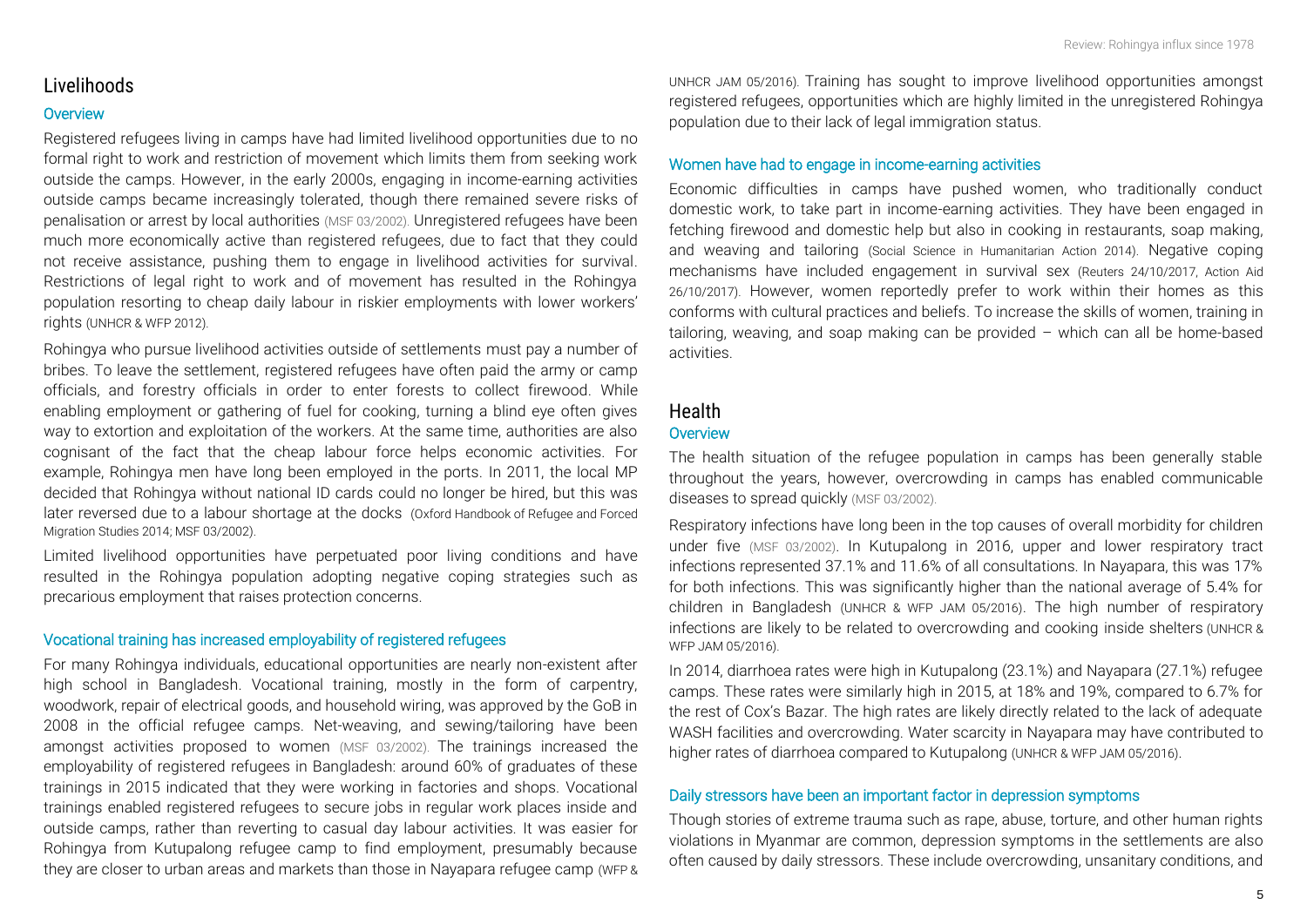limited freedom of movement [\(Riley et. al 2017\)](https://www.ncbi.nlm.nih.gov/pubmed/28540768). Lack of food is also psychological stressor for people. Chronic food insecurity and the lack of a diversified diet have been found to be main concerns with past influxes. With limited freedom of movement and opportunities to obtain a livelihood, many feel bored and restless [\(MSF 03/2002\)](https://www.google.com/url?sa=t&rct=j&q=&esrc=s&source=web&cd=1&ved=0ahUKEwju8_3upc_XAhVEo5QKHcGOBUcQFggrMAA&url=http%3A%2F%2Fwww.msf.org%2Fsites%2Fmsf.org%2Ffiles%2Fold-cms%2Fsource%2Fdownloads%2F2002%2Frohingya.doc&usg=AOvVaw0D4HSmbPHi9t5wbmyqkxoI).

#### Spiritual and religious beliefs inform health understanding and treatment

Understanding of disease and health has sometimes been linked to spirituality and religion. Difficulties such as economic problems and mental health issues have sometimes been attributed to the *jinn* (spirit possession), Mental health issues are sometimes explained by a *jinn* possession. Adapting language and treatment to take this spiritual dimension into account is likely to improve healthcare delivery [\(Social Science](https://opendocs.ids.ac.uk/opendocs/bitstream/handle/123456789/13328/Ripoll_2017_Social_and_cultural_factors_wellbeing_and_protection_of_the_Rohingya.pdf?sequence=1&isAllowed=y)  [in Humanitarian Action 10/2017\)](https://opendocs.ids.ac.uk/opendocs/bitstream/handle/123456789/13328/Ripoll_2017_Social_and_cultural_factors_wellbeing_and_protection_of_the_Rohingya.pdf?sequence=1&isAllowed=y).

#### Access to public health facilities has been challenging

Many Rohingya have felt that they were discriminated against at public health facilities in Bangladesh (IOM 2015). Female Rohingya living in host communities reported that pharmacies were the most accessible place to seek healthcare.

#### *Nutrition* **Overview**

Since 1992, assessments of malnutrition in settlements have consistently found high malnutrition rates in adult and children refugees, above the average in Bangladesh. In 2015, stunting rates were estimated at 52.1% in Kutupalong and 57.3% in Nayapara, significantly above the 40% WHO "very high'' threshold for stunting and the 32.6% national prevalence rate in Bangladesh. Stunting rates reported in 2015 are considered high, though to a lesser extent compared to the rates before. High levels of wasting were also consistently recorded in camps and amongst the surrounding host communities (UNHCR & WFP JAM 05/2016).

Chronic malnutrition had affected a large proportion of the camp population. In 1999, in Bangladesh, 63% of children under five and 56% of women were chronically malnourished. As of 2002, 53% of adults were still chronically malnourished and 58% of the children. In 2000, 62% of the population in Nayapara refugee camp were found to be suffering from chronic malnutrition [\(MSF 03/2002\)](https://www.google.com/url?sa=t&rct=j&q=&esrc=s&source=web&cd=1&ved=0ahUKEwju8_3upc_XAhVEo5QKHcGOBUcQFggrMAA&url=http%3A%2F%2Fwww.msf.org%2Fsites%2Fmsf.org%2Ffiles%2Fold-cms%2Fsource%2Fdownloads%2F2002%2Frohingya.doc&usg=AOvVaw0D4HSmbPHi9t5wbmyqkxoI).

Levels of acute malnutrition have remained high. In 1992, nutrition surveys found 20- 49% Global Acute Malnutrition (GAM) rates among Rohingya refugee children under five, significantly above the 15% WHO emergency threshold. [\(MSF 03/2002\)](https://www.google.com/url?sa=t&rct=j&q=&esrc=s&source=web&cd=1&ved=0ahUKEwju8_3upc_XAhVEo5QKHcGOBUcQFggrMAA&url=http%3A%2F%2Fwww.msf.org%2Fsites%2Fmsf.org%2Ffiles%2Fold-cms%2Fsource%2Fdownloads%2F2002%2Frohingya.doc&usg=AOvVaw0D4HSmbPHi9t5wbmyqkxoI). A Nutrition Survey conducted by ACF in 2011 continued to find malnutrition rates above the WHO

emergency thresholds with GAM prevalence estimated at 16% and SAM at 2.1% in Kutupalong and Nayapara camps (ACF [12/2011\)](https://reliefweb.int/sites/reliefweb.int/files/resources/nca_final_report_bangladesh-cox2011-2.pdf).

#### There have been many potential drivers of high malnutrition rates

There have been many and complex drivers of consistently high malnutrition rates. Observed and reported coping mechanisms among the Rohingya population have included limiting meals a day, reducing meal size, and reducing food intake. Adults use these mechanisms to provide food for their children. Culturally, women are usually the last to eat, which may mean less food or less nutritious food is available for them (MSF [03/2002\)](https://www.google.com/url?sa=t&rct=j&q=&esrc=s&source=web&cd=1&ved=0ahUKEwju8_3upc_XAhVEo5QKHcGOBUcQFggrMAA&url=http%3A%2F%2Fwww.msf.org%2Fsites%2Fmsf.org%2Ffiles%2Fold-cms%2Fsource%2Fdownloads%2F2002%2Frohingya.doc&usg=AOvVaw0D4HSmbPHi9t5wbmyqkxoI). Reduced food intake and lack of diversified diets have contributed to high malnutrition rates.

In the past, food supply has been cut, and supplements to the food basket were not provided. Food rations were not wholly distributed. Newborns who were not registered were not included in ration calculations. Lack of adequate WASH facilities and poor hygiene practices have also enabled quicker transmission of diseases and contributed to malnutrition. All these factors drove particularly high levels of malnutrition (MSF [03/2002\)](https://www.google.com/url?sa=t&rct=j&q=&esrc=s&source=web&cd=1&ved=0ahUKEwju8_3upc_XAhVEo5QKHcGOBUcQFggrMAA&url=http%3A%2F%2Fwww.msf.org%2Fsites%2Fmsf.org%2Ffiles%2Fold-cms%2Fsource%2Fdownloads%2F2002%2Frohingya.doc&usg=AOvVaw0D4HSmbPHi9t5wbmyqkxoI).

#### Sharing of food rations and supplementary feeding has exacerbated nutrition issues

Another important driver of malnutrition has been the sharing of both food rations and supplementary feeding. As the make-up of the residents in the settlements is a complex mix of registered refugees, unregistered refugees, host community in-laws, or other extended family members, not everyone is entitled to food distributions. Extensive sharing among Rohingya individuals and extended families has diluted the effect of nutritional supplements. Blanket supplementary feeding in makeshift settlements and targeted supplementary feeding in host communities may reduce the need to share (UNHCR & WFP JAM 05/2016[; UNHCR 12/2011,](http://www.unhcr.org/4ee754c19.pdf) [MSF 03/2002\)](https://www.google.com/url?sa=t&rct=j&q=&esrc=s&source=web&cd=1&ved=0ahUKEwju8_3upc_XAhVEo5QKHcGOBUcQFggrMAA&url=http%3A%2F%2Fwww.msf.org%2Fsites%2Fmsf.org%2Ffiles%2Fold-cms%2Fsource%2Fdownloads%2F2002%2Frohingya.doc&usg=AOvVaw0D4HSmbPHi9t5wbmyqkxoI).

#### Use of micro nutrient powders has been challenging

In 2016, micro nutrient powders (also referred to as 'sprinkles') were distributed for children aged 6–23 months. Rohingya have however indicated that they do not like the taste and found the colour unappealing when mixing it with other foods. Reports have also indicated that the powders have therefore at times been used as chicken feed, rather than consumed as intended (UNHCR & WFP JAM 05/2016).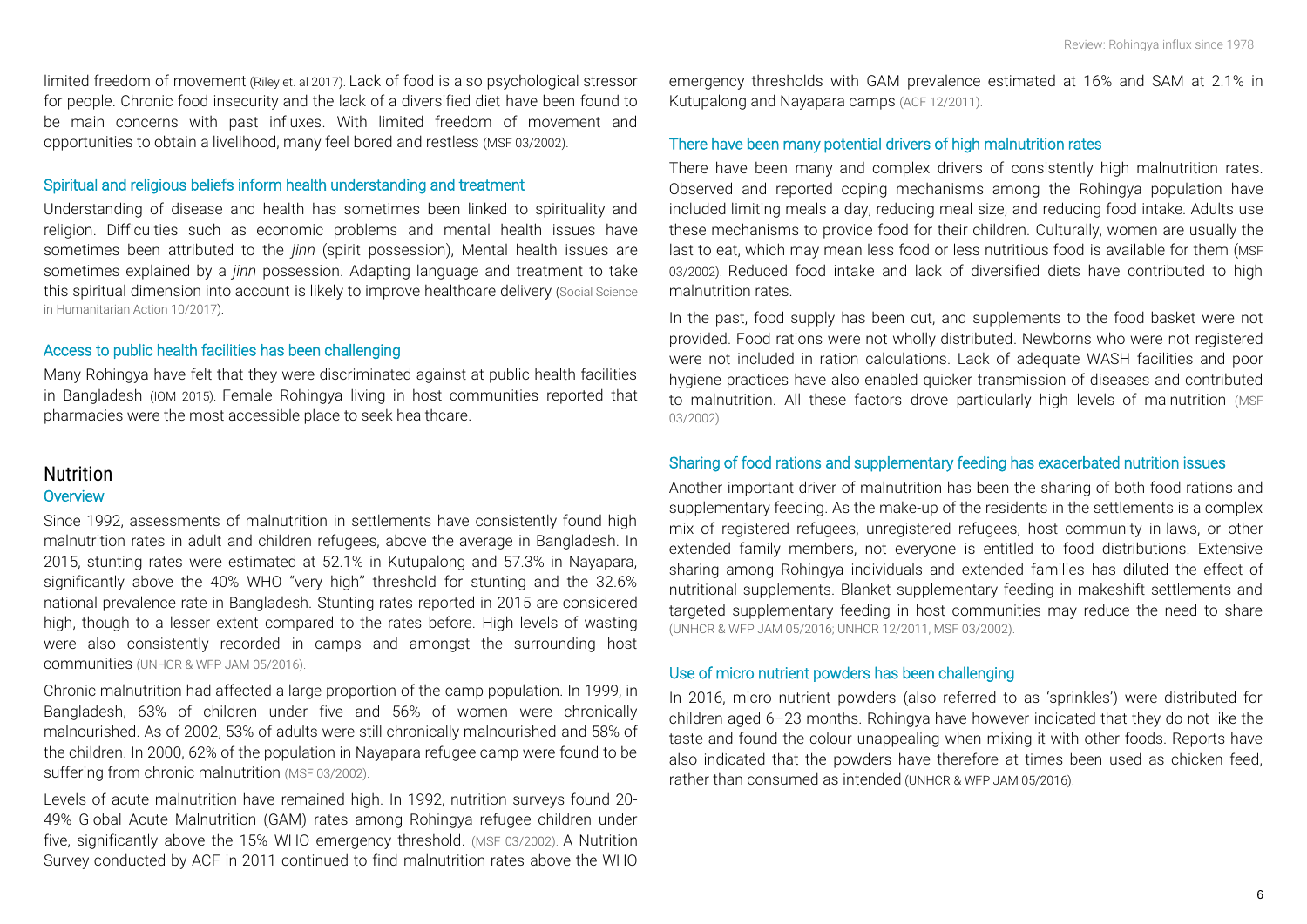Water has always been lacking in Nayapara camp due to shortage of groundwater. Water rationing has regularly been imposed and there are shortages particularly in the dry season. For example, in 2011, UNHCR reported that refugees received 19L of water per person per day but during focus group discussions women said that during periods of water shortages they were more likely to receive 6L per person per day [\(UNHCR 2011;](https://reliefweb.int/sites/reliefweb.int/files/resources/Full_Document_61.pdf)  [MSF 03/2002\)](https://www.google.com/url?sa=t&rct=j&q=&esrc=s&source=web&cd=1&ved=0ahUKEwju8_3upc_XAhVEo5QKHcGOBUcQFggrMAA&url=http%3A%2F%2Fwww.msf.org%2Fsites%2Fmsf.org%2Ffiles%2Fold-cms%2Fsource%2Fdownloads%2F2002%2Frohingya.doc&usg=AOvVaw0D4HSmbPHi9t5wbmyqkxoI). Poor water infrastructure, taps opened only two hours a day, and underestimation of the number of people relying on this water (refugees, aid workers and villages) have long contributed to Nayapara's water shortages [\(MSF 03/2002\)](https://www.google.com/url?sa=t&rct=j&q=&esrc=s&source=web&cd=1&ved=0ahUKEwju8_3upc_XAhVEo5QKHcGOBUcQFggrMAA&url=http%3A%2F%2Fwww.msf.org%2Fsites%2Fmsf.org%2Ffiles%2Fold-cms%2Fsource%2Fdownloads%2F2002%2Frohingya.doc&usg=AOvVaw0D4HSmbPHi9t5wbmyqkxoI). This is likely to exacerbate health and nutrition needs amongst the Rohingya population in camps.

Hygiene practices are important to the Rohingya population, partly due to the practice of ablution before prayers. However, sanitation and hygiene facilities in camps have suffered from hostile terrain and lack of space. Many facilities have been nonfunctioning and the complex plumbing system suffers from frequent blockages [\(MSF](https://www.google.com/url?sa=t&rct=j&q=&esrc=s&source=web&cd=1&ved=0ahUKEwju8_3upc_XAhVEo5QKHcGOBUcQFggrMAA&url=http%3A%2F%2Fwww.msf.org%2Fsites%2Fmsf.org%2Ffiles%2Fold-cms%2Fsource%2Fdownloads%2F2002%2Frohingya.doc&usg=AOvVaw0D4HSmbPHi9t5wbmyqkxoI)  [03/2002\)](https://www.google.com/url?sa=t&rct=j&q=&esrc=s&source=web&cd=1&ved=0ahUKEwju8_3upc_XAhVEo5QKHcGOBUcQFggrMAA&url=http%3A%2F%2Fwww.msf.org%2Fsites%2Fmsf.org%2Ffiles%2Fold-cms%2Fsource%2Fdownloads%2F2002%2Frohingya.doc&usg=AOvVaw0D4HSmbPHi9t5wbmyqkxoI). Prohibition of building semi-permanent structures in camps has also impacted the sanitation system. Latrine systems set up in 1992 did not account for cultural sensitivities and resulted in protection concerns for vulnerable population as adaptations from the original camp layout were prohibited [\(MSF 03/2002\)](https://www.google.com/url?sa=t&rct=j&q=&esrc=s&source=web&cd=1&ved=0ahUKEwju8_3upc_XAhVEo5QKHcGOBUcQFggrMAA&url=http%3A%2F%2Fwww.msf.org%2Fsites%2Fmsf.org%2Ffiles%2Fold-cms%2Fsource%2Fdownloads%2F2002%2Frohingya.doc&usg=AOvVaw0D4HSmbPHi9t5wbmyqkxoI).

#### Unsafe conditions have limited women's access to latrines

Women do not feel safe around current latrines in camps and makeshift camps, as there is limited lighting and men are said to hang around [\(IOM KAP 06/2016\)](https://drive.google.com/file/d/0B5lFMbTnxu_SSWhFNGZoZUExbG8/view). To avoid having to use latrines, women have been found to restrict their daily food and water intake. In addition, women have reported feeling ashamed to walk in front of men to take a shower [\(UNHCR 25/10/2017;](https://reliefweb.int/sites/reliefweb.int/files/resources/bangladesh_assessment_brief_3.pdf) [OXFAM 22/11/17;](https://www.humanitarianresponse.info/en/operations/bangladesh/assessment/rapid-protection-food-security-and-market-assessment) [WASH Cluster Myanmar 10/2017\)](https://www.humanitarianresponse.info/en/operations/bangladesh/document/brief-lessons-myanmar-wash-cluster-bangladesh-working-rohyinga). Limited access to latrines and showers and coping mechanism contribute to driving WASH needs in the women Rohingya population.

#### Handwashing promotion on a micro-level has worked among the Rohingya population

Promotion of handwashing at a household level was found to work best among Rohingya population in the settlements in Myanmar. Micro-level approaches were more viable than community level approaches in sensitisation on handwashing. Though handwashing stations were installed in some settlements, this did not work well in the long-term as they were not maintained properly. In the past, Rohingya have been observed washing one hand after using latrines [\(WASH Cluster Myanmar 10/2017;](https://www.humanitarianresponse.info/en/operations/bangladesh/document/brief-lessons-myanmar-wash-cluster-bangladesh-working-rohyinga) [IOM KAP](https://drive.google.com/file/d/0B5lFMbTnxu_SSWhFNGZoZUExbG8/view)  [06/2016\)](https://drive.google.com/file/d/0B5lFMbTnxu_SSWhFNGZoZUExbG8/view).

#### Cultural issues are important factor in designing WASH facilities

Cultural issues, such as ensuring latrines do not face towards Mecca, are important. Sufficient water points should be available at mosques as Rohingya perform ablutions (*wudu*) before entering. Women sometimes pray at home and therefore may need water points close by to facilitate this [\(WASH Cluster Myanmar 10/2017;](https://www.humanitarianresponse.info/en/operations/bangladesh/document/brief-lessons-myanmar-wash-cluster-bangladesh-working-rohyinga) [Social Science in Humanitarian](https://opendocs.ids.ac.uk/opendocs/bitstream/handle/123456789/13328/Ripoll_2017_Social_and_cultural_factors_wellbeing_and_protection_of_the_Rohingya.pdf?sequence=1&isAllowed=y)  [Action 10/2017\)](https://opendocs.ids.ac.uk/opendocs/bitstream/handle/123456789/13328/Ripoll_2017_Social_and_cultural_factors_wellbeing_and_protection_of_the_Rohingya.pdf?sequence=1&isAllowed=y). Consideration of these long-standing cultural practices are likely to increase use and access to WASH facilities.

#### *Education* **Overview**

Until 1996, registered refugee children were not allowed to access basic education in Bangladesh. In 1996, formal schooling in camps was approved and in 2000 for Nayapara camp. Formal provision of primary education to registered refugee children only started in 2006 [\(UNHCR 2011\)](http://www.netipr.org/policy/downloads/20111201_UNHCR-states-of-denial.pdf). Children were able to access education from kindergarten to class five [\(MSF 03/2002\)](https://www.google.com/url?sa=t&rct=j&q=&esrc=s&source=web&cd=1&ved=0ahUKEwju8_3upc_XAhVEo5QKHcGOBUcQFggrMAA&url=http%3A%2F%2Fwww.msf.org%2Fsites%2Fmsf.org%2Ffiles%2Fold-cms%2Fsource%2Fdownloads%2F2002%2Frohingya.doc&usg=AOvVaw0D4HSmbPHi9t5wbmyqkxoI). Although informal learning courses have been set up for those who wish to pursue their education, notably by unrecognised madrassas, lack of motivation over the absence of prospects or education certificate results in low enrolment rates [\(MSF 03/2002,](https://www.google.com/url?sa=t&rct=j&q=&esrc=s&source=web&cd=1&ved=0ahUKEwju8_3upc_XAhVEo5QKHcGOBUcQFggrMAA&url=http%3A%2F%2Fwww.msf.org%2Fsites%2Fmsf.org%2Ffiles%2Fold-cms%2Fsource%2Fdownloads%2F2002%2Frohingya.doc&usg=AOvVaw0D4HSmbPHi9t5wbmyqkxoI) [UNHCR 2011\)](http://www.netipr.org/policy/downloads/20111201_UNHCR-states-of-denial.pdf). As Rohingya children cannot sit the national Bangladesh certification exams, camp schools have seen little success in keeping children in school (UNHCR & WFP JAM 05/2016). Non-registered Rohingya children continue to lack access to education.

#### Single-sex classrooms may increase girls' attendance rates

Girls are less likely to attend school after they are past the age of menstruation. A CARE assessment found that girls who attend school are typically from higher income families. Those who do attend school are still often pulled out after grade 5. Parents are more likely to send their girls to school if there are female teachers and sex-separated classrooms [\(Translators Without Borders 11/2017;](https://www.arcgis.com/apps/Cascade/index.html?appid=683a58b07dba4db189297061b4f8cd40) [CARE 18/10/2017\)](https://www.humanitarianresponse.info/sites/www.humanitarianresponse.info/files/assessments/171018_care_rapid_gender_analysis_of_myanmar_refugee_crisis.pdf).

#### *Shelter/NFI* **Overview**

Shelters constructed to accommodate arrivals in 1992 in the camps did not see major improvements until 2006. Built in an emergency phase for temporary accommodation, shelters were repaired only every few years. Bamboo and plastic sheeting have been used to build shelters due to restrictions to build semi-permanent and permanent structures in both refugee camps and makeshift camps. Leaky plastic roofs and broken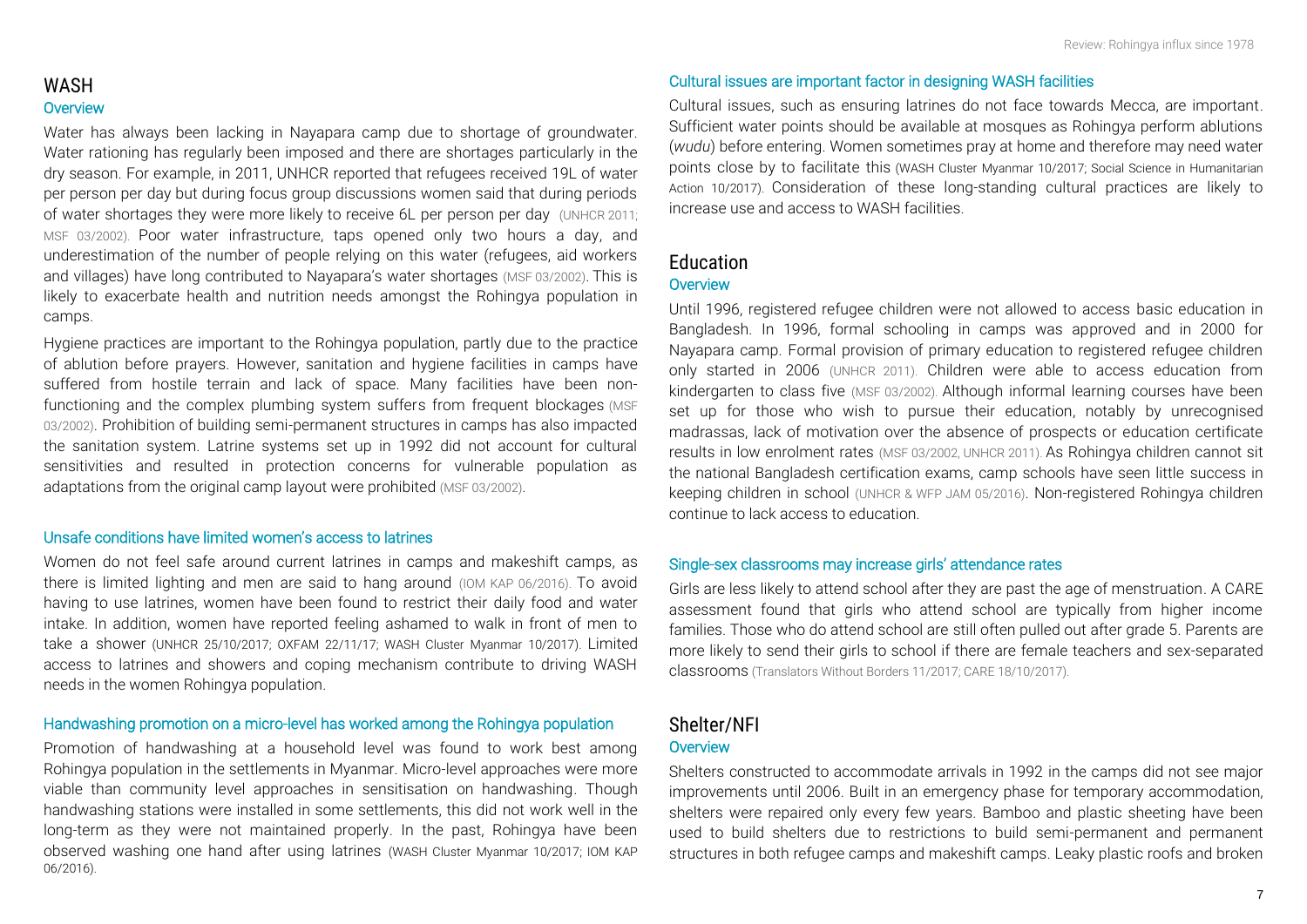bamboo partitions were reported as common problems to house structures. Overcrowding and lack of privacy were also consistent issues due to the small sizes of the houses. Coping strategies have included taking parts of latrines to fill in the holes in houses [\(MSF 03/2002\)](https://www.google.com/url?sa=t&rct=j&q=&esrc=s&source=web&cd=1&ved=0ahUKEwju8_3upc_XAhVEo5QKHcGOBUcQFggrMAA&url=http%3A%2F%2Fwww.msf.org%2Fsites%2Fmsf.org%2Ffiles%2Fold-cms%2Fsource%2Fdownloads%2F2002%2Frohingya.doc&usg=AOvVaw0D4HSmbPHi9t5wbmyqkxoI).

Since 2006 rehabilitation of shelter by creating semi-permanent structures improved living conditions, however, lack of privacy and small space continued to be an issue (IRIN [07/11/2008,](https://reliefweb.int/report/bangladesh/bangladesh-rohingya-refugee-camps-improved) [UNHCR 2011\)](http://www.netipr.org/policy/downloads/20111201_UNHCR-states-of-denial.pdf). Poor shelter conditions have further exposed the Rohingya population to floods, cyclones and landslides [\(ICSG 01/06/2017\)](https://reliefweb.int/report/bangladesh/iscg-situation-report-cyclone-mora-cox-s-bazar-1-june-2017).

As Rohingya receive dry foods through distributions, they need to access fuel to cook this food. There is a preference for solid fuels; firewood has been most used. Other strategies have been adopted throughout the years but these have faced significant challenges and the Rohingya population continues to heavily rely on firewood as their main source of fuel [\(OXFAM 22/11/17\)](https://reliefweb.int/sites/reliefweb.int/files/resources/oxfam_rapid_assessment_report_cb_nov_2017_.pdf).

#### Various fuel strategies have been piloted

Refugees sell food rations to obtain firewood and collection of firewood in the forest exposes individuals to many protection risks, contributes to environmental degradation and has increased elephant attacks.

In the past, compressed rice husk were used as an alternative. Challenges with compressed rice husk included negotiating adequate supplies with local traders and seasonal sourcing difficulties (low in supply from May – August). Compressed rice husk deteriorates in humid conditions and cannot be stored for long in the monsoon season [\(UNHCR 2011\)](https://reliefweb.int/sites/reliefweb.int/files/resources/Full_Document_61.pdf). As compressed rice husk is also used in other products such as animal feed, heavy use of compressed rice husk may drive up prices for different agricultural products.

Eco-stoves have also been used. The use of these stoves did not however drastically reduce the amount of fuel needed. Rohingya felt the stoves led to more smoke in shelters, either because stoves were not installed properly, or because they were not suitable for camp conditions [\(UNHCR 2011\)](https://reliefweb.int/sites/reliefweb.int/files/resources/Full_Document_61.pdf).

#### *Protection* **Overview**

Cases of human trafficking and organised crime have been widely reported in Cox's Bazar. Many Rohingya people have been forced into illegal activities as a result of their limited formal employment opportunities in Cox's Bazar [\(Amnesty International 21/10/2015,](https://www.amnesty.org/en/documents/ASA21/2574/2015/en/)  [Amnesty International 24/11/2016\)](https://www.amnesty.nl/actueel/bangladesh-pushes-back-rohingya-refugees-amid-collective-punishment-myanmar). Smuggling and human trafficking networks have exploited the Rohingya people's vulnerability and increasingly target those who attempt to move

within Bangladesh to find better living conditions [\(Mahaptro et al. 2017\)](https://www.humanitarianresponse.info/sites/www.humanitarianresponse.info/files/assessments/coping_strategy_report_final_report_20171023.pdf). Protection issues have been exacerbated by repatriation processes that turned violent, leadership structures prone to corruption in camps and community policing. SGBV has also long been an issue in camps.

Cycles of repatriations occurred after influxes in the 1970s and 1990s. In both cases, incidences of forced repatriation were reported. In addition, many indicated not knowing their rights, or that repatriations were meant to be voluntary in nature. These repatriation processes have turned violent in the past [\(MSF 03/2002\)](https://www.google.com/url?sa=t&rct=j&q=&esrc=s&source=web&cd=1&ved=0ahUKEwju8_3upc_XAhVEo5QKHcGOBUcQFggrMAA&url=http%3A%2F%2Fwww.msf.org%2Fsites%2Fmsf.org%2Ffiles%2Fold-cms%2Fsource%2Fdownloads%2F2002%2Frohingya.doc&usg=AOvVaw0D4HSmbPHi9t5wbmyqkxoI). Unrest was reported during the 1992 and 1993 repatriation process, including clashes between refugees and Bangladeshi security forces [\(Peter et al. 1995,](https://books.google.ch/books?id=u1xbgrkpX1cC&pg=PA121&lpg=PA121&dq=repatriation+unrest+camps+cox+bazar&source=bl&ots=ikI8Rbq0KU&sig=0Y85eyJ2Kvs_gKbUV4NcCu05OdM&hl=en&sa=X&ved=0ahUKEwiT_JHRnvXXAhUCL1AKHXKzBRcQ6AEINDAC#v=onepage&q=repatriation%20unrest%20camps%20cox%20bazar&f=false) [USBCIS 28/03/2001\)](http://www.refworld.org/docid/3deccb113.html). In 1997 an ongoing repatriation process reached a standstill when the GoM announced to both the GoB and UNHCR it would no longer accept refugees from Myanmar after August. Some Rohingya were forcibly returned to Myanmar before the deadline, leading to riots among Rohingya in Bangladesh. Some Rohingya individuals seized control of Nayapara and Kutupalong refugee camps, organised a hunger strike and restricted movement exiting the camps. The GoB restored order in March 1998, and many Rohingya refugees seen as responsible for the riots were arrested [\(HRW 2000;](https://www.hrw.org/reports/2000/burma/burm005-01.htm) [Abrar 1995;](http://www.burmalibrary.org/docs21/Abrar-NM-Repatriation_of_Rohingya_refugees-en.pdf) [Amnesty 1997\)](https://www.amnesty.org/en/documents/asa13/007/1997/en/). There has been no formal repatriation since 2005 but it is possible that return movements have continued [\(WFP & UNHCR](http://documents.wfp.org/stellent/groups/public/documents/ena/wfp190341.pdf) 06/2008).

Organisational structures in camps have also led to instances of corruption, abuses and lack of accountability.

#### The mahji system has been prone to corruption

Majhi are community leaders of blocks in the makeshift camps and have been prone to corruption. They are a point of reference for the army, CiCs, and humanitarian organisations. In previous influxes they were either traditional leaders, or appointed by the army and CiCs as a means of crowd control [\(CARE 18/10/2017;](https://www.humanitarianresponse.info/sites/www.humanitarianresponse.info/files/assessments/171018_care_rapid_gender_analysis_of_myanmar_refugee_crisis.pdf) [Social Science in](https://opendocs.ids.ac.uk/opendocs/bitstream/handle/123456789/13328/Ripoll_2017_Social_and_cultural_factors_wellbeing_and_protection_of_the_Rohingya.pdf?sequence=1&isAllowed=y)  [Humanitarian Action 10/2017\)](https://opendocs.ids.ac.uk/opendocs/bitstream/handle/123456789/13328/Ripoll_2017_Social_and_cultural_factors_wellbeing_and_protection_of_the_Rohingya.pdf?sequence=1&isAllowed=y). Mahjis deal with the day-to-day issues of the inhabitants of their blocks and were charged with distributing aid to those in their block, including dividing food distributions or vouchers among Rohingya in their blocks. The system has been known to be corruptible. In the past, mahjis quickly accumulated power and exploited this. Reported abuse by mahjis includes but is not limited to: corruption, bribing, rape, arbitrary detention of men in order to sexually exploit female family members, withholding or confiscating aid distributions, and physical violence [\(UNHCR](http://www.refworld.org/pdfid/46f0ec002.pdf)  [03/2007;](http://www.refworld.org/pdfid/46f0ec002.pdf) [UNHCR 05/2007;](http://www.unhcr.org/protect/PROTECTION/46fa1af32.pdf) [Maitra 2017\)](http://www.mcrg.ac.in/internship/Research_Proposal_Adrija.pdf).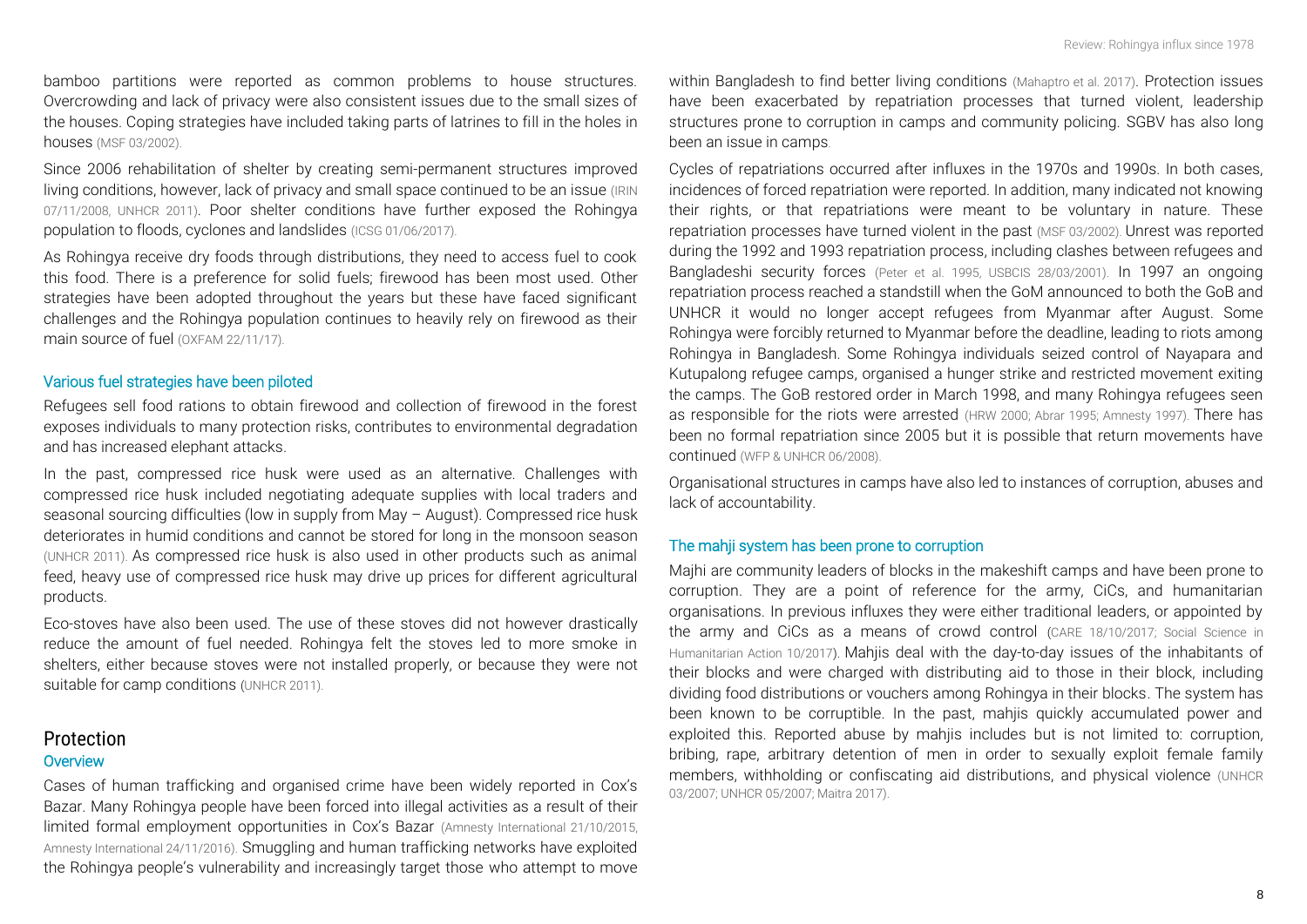#### Camp management committees have improved community leadership structures

As an alternative to the mahji system, UNHCR and the RRRC were involved in setting up camp management committees in the official refugee camps in 2007. These committees were made up of democratically elected representatives, ensuring that gender equality was taken into account. Since the establishment of these committees, rates of abuse reportedly decreased, though it is unclear to what extent [\(Olivius 2014;](http://www.diva-portal.org/smash/get/diva2:725464/FULLTEXT02.pdf) IRIN [07/11/2008\)](http://www.irinnews.org/news/2008/11/07/rohingya-refugee-camps-improved).

#### Boy Scout initiatives empowered youths in their communities

Youth and children may become bored by life in the settlements. UNHCR found a Boy Scouts (and later on Girl Scouts) initiative was a good practice, empowering youth to serve their community. In some events, such as the Cox's Bazar beach clean-up, the Rohingya Boy Scouts were mixed with scouts from local communities. Later on, restrictions on activities made it difficult for the Scouts to partake in events outside the settlements [\(UNHCR 28/09/2010;](http://www.unhcr.org/news/latest/2010/9/4ca1daea6/making-splash-refugee-boy-scouts-bangladesh-clean-beach.html) [UNHCR 2011\)](https://reliefweb.int/sites/reliefweb.int/files/resources/Full_Document_61.pdf).

#### GBV has been a key issue in camps

The number of sexual violence incidents against women and girls is likely to be higher than reported figures. Women and girls are afraid to report rape as it is seen as shameful and taboo. Yet, stories of domestic violence, trafficking, forced marriage, polygamy, rape, and other abuse have been widespread [\(MSF 03/2002;](https://www.google.com/url?sa=t&rct=j&q=&esrc=s&source=web&cd=1&ved=0ahUKEwju8_3upc_XAhVEo5QKHcGOBUcQFggrMAA&url=http%3A%2F%2Fwww.msf.org%2Fsites%2Fmsf.org%2Ffiles%2Fold-cms%2Fsource%2Fdownloads%2F2002%2Frohingya.doc&usg=AOvVaw0D4HSmbPHi9t5wbmyqkxoI) [IOM 08/2015](https://drive.google.com/file/d/0B5lFMbTnxu_SN2dScDhtQnNicVk/view)). Women may feel ashamed to report a situation of GBV to a mahji or the army due to stigma [\(OXFAM 22/11/17\)](https://reliefweb.int/sites/reliefweb.int/files/resources/oxfam_rapid_assessment_report_cb_nov_2017_.pdf)

Primary support to GBV survivors in Rohingya society is generally family based, or involves community leaders who practice mediation rather than justice and punishment of the offender. Support to GBV survivors have included harmful practices such as men working in women and girls' safe spaces, identifiable GBV sign posts for safe spaces, and men exposing survivors to the community [\(CARE 18/10/2017\)](https://www.humanitarianresponse.info/sites/www.humanitarianresponse.info/files/assessments/171018_care_rapid_gender_analysis_of_myanmar_refugee_crisis.pdf).

#### GBV concerns from economic empowerment of women have been reported

Following women's engagement in income-earning activities, GBV concerns have continued to be reported, including from local Bangladeshi community, employers, the police and the camp authorities. Women have been notably vulnerable to violence in private spaces outside their homes. Sexual violence towards women who work out[side of](http://www.socialscienceinaction.org/resources/gender-based-violence-among-documented-rohingya-refugees-bangladesh/) home is common but is significantly underreported due to attached stigma (Social [Science in Humanitarian Action 2014\)](http://www.socialscienceinaction.org/resources/gender-based-violence-among-documented-rohingya-refugees-bangladesh/)..

#### Community policing has led to criticism

Community policing allows for active participation of refugees in their own security and increases female involvement. It can incorporate local knowledge and practices as well as traditional leadership networks. When used in the Rohingya context however, community policing has come under criticism as refugees said community police practiced abuse, intimidation, and played a role in forced repatriations [\(K4D 20/10/17\)](https://reliefweb.int/sites/reliefweb.int/files/resources/224-Managing-risks-in-securitisation-of-refugees.pdf).

#### Undocumented births are further risk to trafficking

Births of children in the settlement have been undocumented by authorities. Birth registration cards for refugee children are issued by health clinics within the camps. As with the identity documents, however, they are not recognized by the authorities. Unregistered refugees are unable to register their children. In case of child trafficking, this increases risks as children are untraceable [\(UNHCR 2011;](https://reliefweb.int/sites/reliefweb.int/files/resources/Full_Document_61.pdf) [MSF 03/2002\)](https://www.google.com/url?sa=t&rct=j&q=&esrc=s&source=web&cd=1&ved=0ahUKEwju8_3upc_XAhVEo5QKHcGOBUcQFggrMAA&url=http%3A%2F%2Fwww.msf.org%2Fsites%2Fmsf.org%2Ffiles%2Fold-cms%2Fsource%2Fdownloads%2F2002%2Frohingya.doc&usg=AOvVaw0D4HSmbPHi9t5wbmyqkxoI).

#### *Rohingya interactions with host community*  **Overview**

Despite limitations on integration, the Rohingya population has interacted significantly with local communities. Assessments found that over the years, similarities in cultural and religious characteristics has enabled more interaction with local communities and has resulted in significant intermarriage with the local population (WFP & UNHCR JAM 05/2016). Local communities and established Rohingya have also provided food, shelter, employment and protection to unregistered Rohingya [\(UNHCR & WFP 2012\)](http://www.unhcr.org/510fcefb9.pdf). However, the presence of the Rohingya population has also created tensions with host communities and increased protection concerns.

#### Host communities' tensions are a protection concern

Though proximity of host communities and Rohingya languages facilitate integration, there are reports of marginalisation and discrimination of the Rohingya community from host communities [\(WFP 2012\)](file:///C:/Users/CR/Dropbox%20(ACAPS)/8.%20BDSH1721%20Bangladesh%20Rohingya/4.%20Secondary%20data/3.%20Pre-Influx%20Data/2.%20Sectoral/2.%20FSL/2012%20Food%20Assistance%20Impact%20Evaluation.pdf). Locals express discontent regarding the increase in prices of basic goods, loss of income, diversion of aid towards Rohingya, and security concerns. Land which was used for grazing cows is scarce. Some villagers have been found to restrict access to Rohingya who come to collect firewood, and to confiscate their belongings [\(CPD 11/11/2017\)](http://cpd.org.bd/wp-content/uploads/2017/11/Presentation-on-Implications-of-the-Rohingya-Crisis-for-Bangladesh.pdf). Some also believe that Rohingya population have engaged in theft and abuse narcotics. Resentment has at times been expressed in attacks against refugees inside camps by local gangs [\(IRIN 25/10/2014\)](http://www.irinnews.org/report/100882/bangladeshs-rohingya-camps-promise-or-peril). Feelings of resentment are exacerbated by high levels of poverty in Cox's Bazar, high population density and vulnerability to natural disasters.